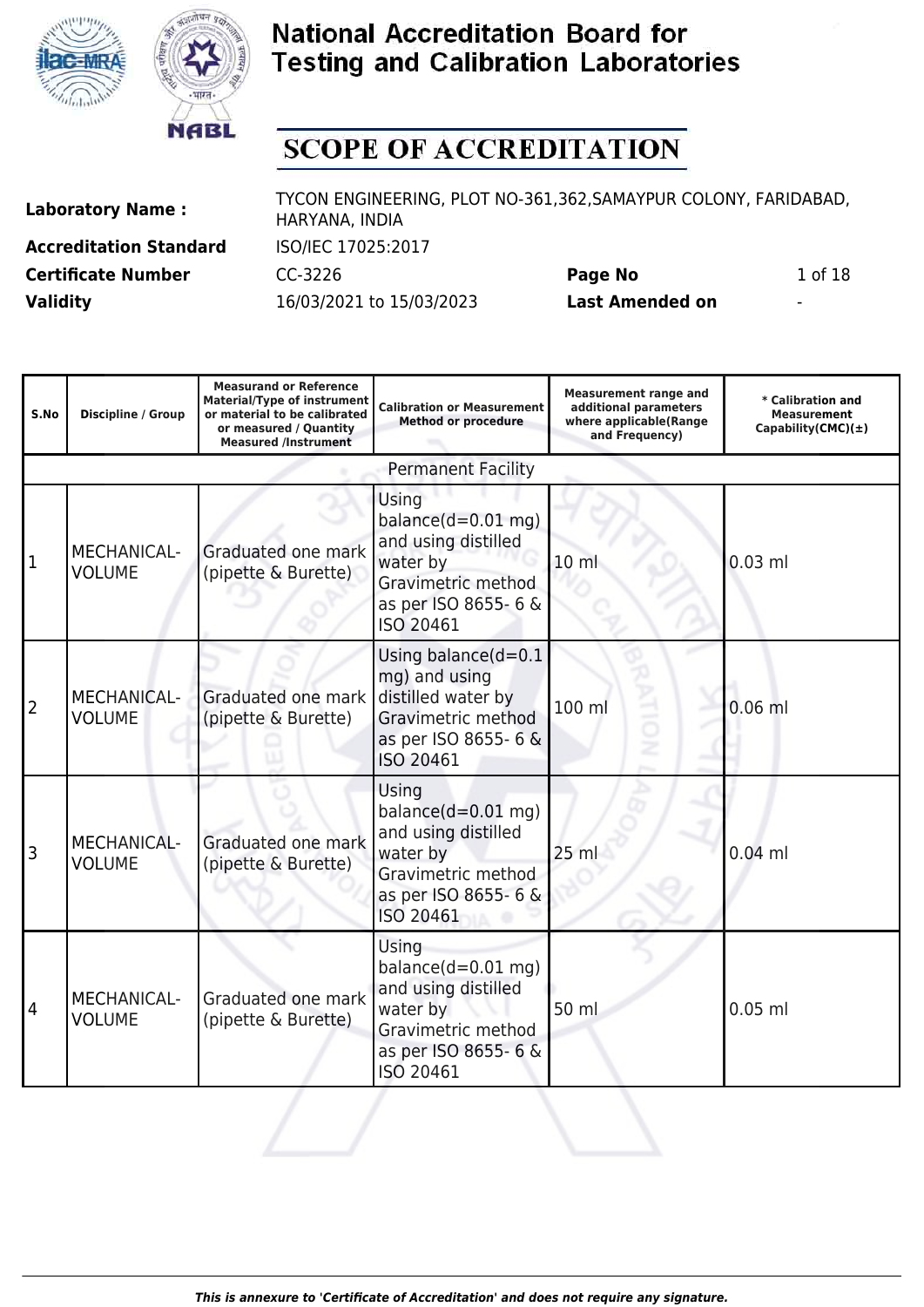



# **SCOPE OF ACCREDITATION**

| <b>Laboratory Name:</b> |  |
|-------------------------|--|
|-------------------------|--|

**Accreditation Standard** ISO/IEC 17025:2017 **Validity** 16/03/2021 to 15/03/2023 **Last Amended on** -

**Laboratory Name :** TYCON ENGINEERING, PLOT NO-361,362,SAMAYPUR COLONY, FARIDABAD, HARYANA, INDIA

**Certificate Number** CC-3226 **Page No** 2 of 18

| S.No | Discipline / Group                  | <b>Measurand or Reference</b><br><b>Material/Type of instrument</b><br>or material to be calibrated<br>or measured / Quantity<br><b>Measured /Instrument</b> | <b>Calibration or Measurement</b><br><b>Method or procedure</b>                                                                    | <b>Measurement range and</b><br>additional parameters<br>where applicable(Range<br>and Frequency) | * Calibration and<br><b>Measurement</b><br>Capability(CMC) $(\pm)$ |
|------|-------------------------------------|--------------------------------------------------------------------------------------------------------------------------------------------------------------|------------------------------------------------------------------------------------------------------------------------------------|---------------------------------------------------------------------------------------------------|--------------------------------------------------------------------|
| 5    | MECHANICAL-<br><b>VOLUME</b>        | Measuring cylinder                                                                                                                                           | Using<br>balance $(d=0.01$ mg)<br>and using distilled<br>water by<br>Gravimetric method<br>as per ISO 8655-6 &<br>ISO 20461        | 10 <sub>m</sub>                                                                                   | $0.03$ ml                                                          |
| 6    | <b>MECHANICAL-</b><br><b>VOLUME</b> | Measuring cylinder                                                                                                                                           | Using balance $(d=0.1)$<br>mg) and using<br>distilled water by<br>Gravimetric method<br>as per ISO 8655-6 &<br>ISO 20461           | 100 ml                                                                                            | $0.06$ ml                                                          |
| 7    | <b>MECHANICAL-</b><br><b>VOLUME</b> | Measuring cylinder                                                                                                                                           | Using<br>balance $(d=0.001 q)$<br>and using distilled<br>water by<br>Gravimetric method<br>as per ISO 8655-6 &<br>ISO 20461        | 1000 ml                                                                                           | $0.12$ ml                                                          |
| 8    | MECHANICAL-<br><b>VOLUME</b>        | Measuring cylinder                                                                                                                                           | <b>Using</b><br>balance $(d=0.01$ mg)<br>and using distilled<br>water by<br>Gravimetric method<br>as per ISO 8655-6 &<br>ISO 20461 | 20 ml                                                                                             | $0.04$ ml                                                          |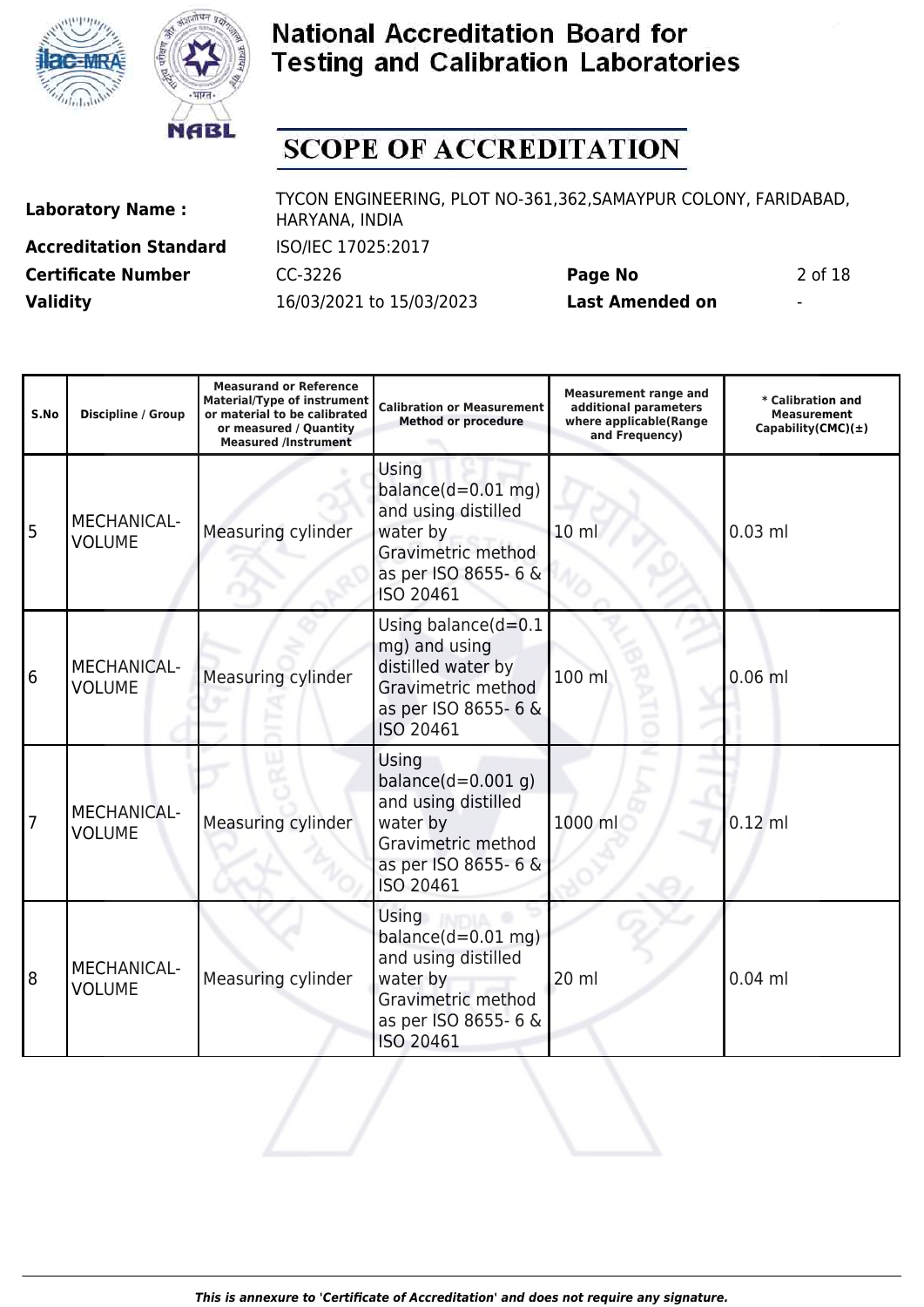



# **SCOPE OF ACCREDITATION**

| <b>Laboratory Name:</b> |  |
|-------------------------|--|
|-------------------------|--|

**Accreditation Standard** ISO/IEC 17025:2017 **Validity** 16/03/2021 to 15/03/2023 **Last Amended on** -

**Laboratory Name :** TYCON ENGINEERING, PLOT NO-361,362,SAMAYPUR COLONY, FARIDABAD, HARYANA, INDIA

**Certificate Number** CC-3226 **Page No** 3 of 18

| S.No | Discipline / Group                  | <b>Measurand or Reference</b><br><b>Material/Type of instrument</b><br>or material to be calibrated<br>or measured / Quantity<br><b>Measured /Instrument</b> | <b>Calibration or Measurement</b><br><b>Method or procedure</b>                                                             | <b>Measurement range and</b><br>additional parameters<br>where applicable(Range<br>and Frequency) | * Calibration and<br><b>Measurement</b><br>Capability(CMC) $(\pm)$ |
|------|-------------------------------------|--------------------------------------------------------------------------------------------------------------------------------------------------------------|-----------------------------------------------------------------------------------------------------------------------------|---------------------------------------------------------------------------------------------------|--------------------------------------------------------------------|
| 9    | MECHANICAL-<br><b>VOLUME</b>        | Measuring cylinder                                                                                                                                           | Using<br>balance $(d=0.001 q)$<br>and using distilled<br>water by<br>Gravimetric method<br>as per ISO 8655-6 &<br>ISO 20461 | 200 ml                                                                                            | $0.07$ ml                                                          |
| 10   | <b>MECHANICAL-</b><br><b>VOLUME</b> | Measuring cylinder                                                                                                                                           | Using<br>balance $(d=0.01 q)$<br>and using distilled<br>water by<br>Gravimetric method<br>as per ISO 8655-6 &<br>ISO 20461  | 2000 ml                                                                                           | $0.30$ ml                                                          |
| 11   | MECHANICAL-<br><b>VOLUME</b>        | Measuring cylinder                                                                                                                                           | Using<br>balance $(d=0.01$ mg)<br>and using distilled<br>water by<br>Gravimetric method<br>as per ISO 8655-6 &<br>ISO 20461 | 50 ml                                                                                             | $0.05$ ml                                                          |
| 12   | MECHANICAL-<br><b>VOLUME</b>        | Measuring cylinder                                                                                                                                           | Using<br>balance $(d=0.001 q)$<br>and using distilled<br>water by<br>Gravimetric method<br>as per ISO 8655-6 &<br>ISO 20461 | 500 ml                                                                                            | $0.08$ ml                                                          |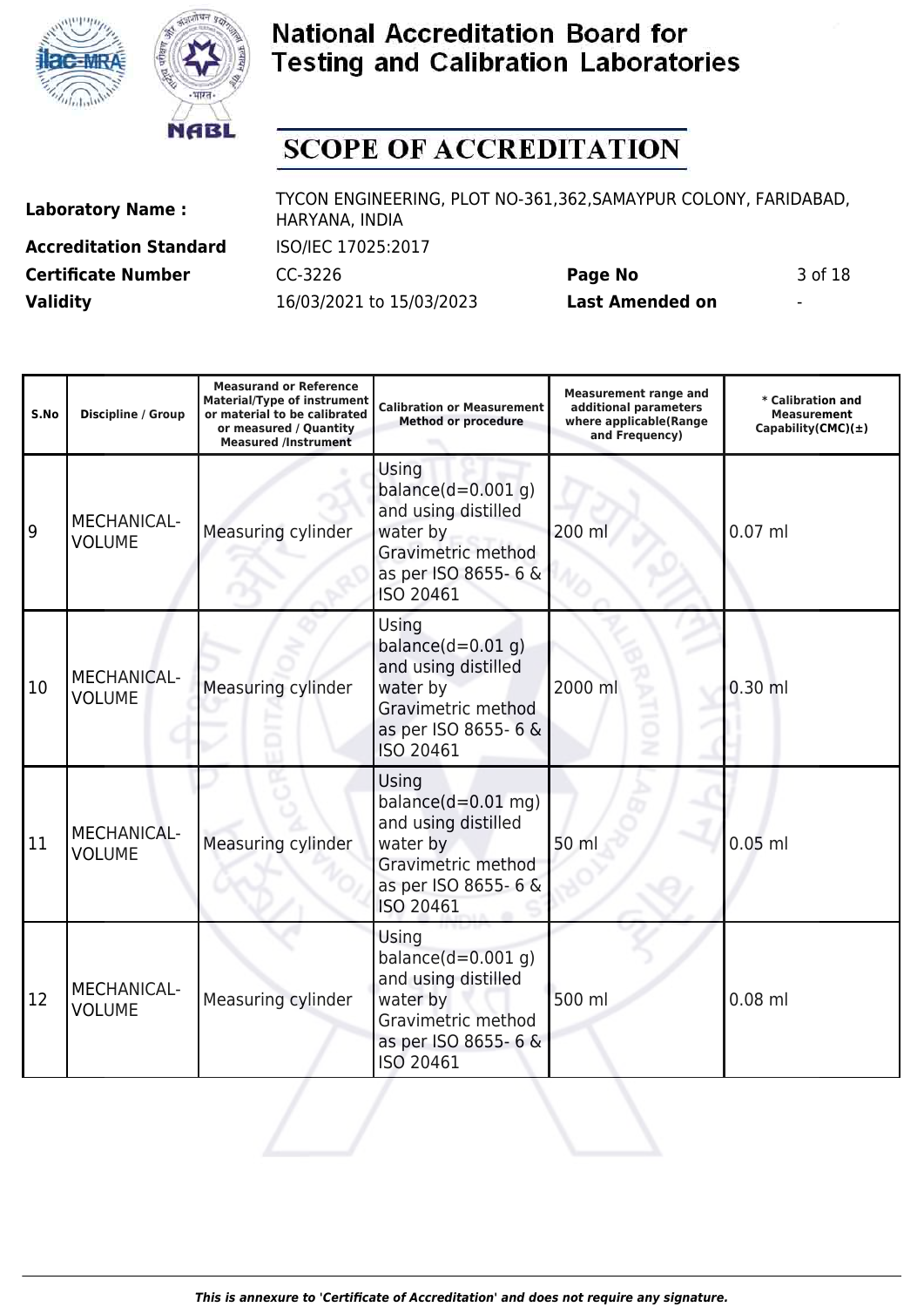



# **SCOPE OF ACCREDITATION**

| <b>Laboratory Name:</b> |  |
|-------------------------|--|
|-------------------------|--|

**Accreditation Standard** ISO/IEC 17025:2017 **Validity** 16/03/2021 to 15/03/2023 **Last Amended on** -

**Laboratory Name :** TYCON ENGINEERING, PLOT NO-361,362,SAMAYPUR COLONY, FARIDABAD, HARYANA, INDIA

**Certificate Number CC-3226 Page No** 4 of 18

| S.No | <b>Discipline / Group</b>           | <b>Measurand or Reference</b><br><b>Material/Type of instrument</b><br>or material to be calibrated<br>or measured / Quantity<br><b>Measured /Instrument</b> | <b>Calibration or Measurement</b><br><b>Method or procedure</b>                                                                 | <b>Measurement range and</b><br>additional parameters<br>where applicable(Range<br>and Frequency) | * Calibration and<br><b>Measurement</b><br>Capability(CMC) $(\pm)$ |
|------|-------------------------------------|--------------------------------------------------------------------------------------------------------------------------------------------------------------|---------------------------------------------------------------------------------------------------------------------------------|---------------------------------------------------------------------------------------------------|--------------------------------------------------------------------|
| 13   | MECHANICAL-<br><b>VOLUME</b>        | Micro pipette                                                                                                                                                | <b>Using Distilled water</b><br>& ultra-micro<br>$balance(d=0.001$<br>mg) by Gravimetric<br>method on ISO 8655<br>(part 6)      | $1 \mu$                                                                                           | $0.002$ µl                                                         |
| 14   | <b>MECHANICAL-</b><br><b>VOLUME</b> | Micro pipette                                                                                                                                                | Using Distilled water<br>& ultra-micro<br>balance $(d=0.001$<br>mg) by Gravimetric<br>method on ISO 8655<br>(path 6)            | $10 \mu$                                                                                          | $0.006$ µl                                                         |
| 15   | <b>MECHANICAL-</b><br><b>VOLUME</b> | Micro pipette                                                                                                                                                | <b>Using Distilled water</b><br>& ultra-micro<br>balance $(d=0.01$ mg)<br>by Gravimetric<br>method on ISO 8655<br>(path 6)      | $20 \mu$                                                                                          | $0.02$ $\mu$                                                       |
| 16   | MECHANICAL-<br><b>VOLUME</b>        | Micro pipette                                                                                                                                                | <b>Using Distilled water</b><br>& ultra-micro<br>balance $(d=0.01$ mg)<br>by Gravimetric<br>method on ISO 8655<br>(path 6)      | $200 \mu$                                                                                         | $0.04$ µl                                                          |
| 17   | MECHANICAL-<br><b>VOLUME</b>        | Micropipette                                                                                                                                                 | <b>Using Distilled water</b><br>& ultra-micro<br>balance $(d=0.01$ mg)<br>by Gravimetric<br>method on ISO 8655<br>(part 6):2002 | $100 \mu$                                                                                         | $0.03$ µl                                                          |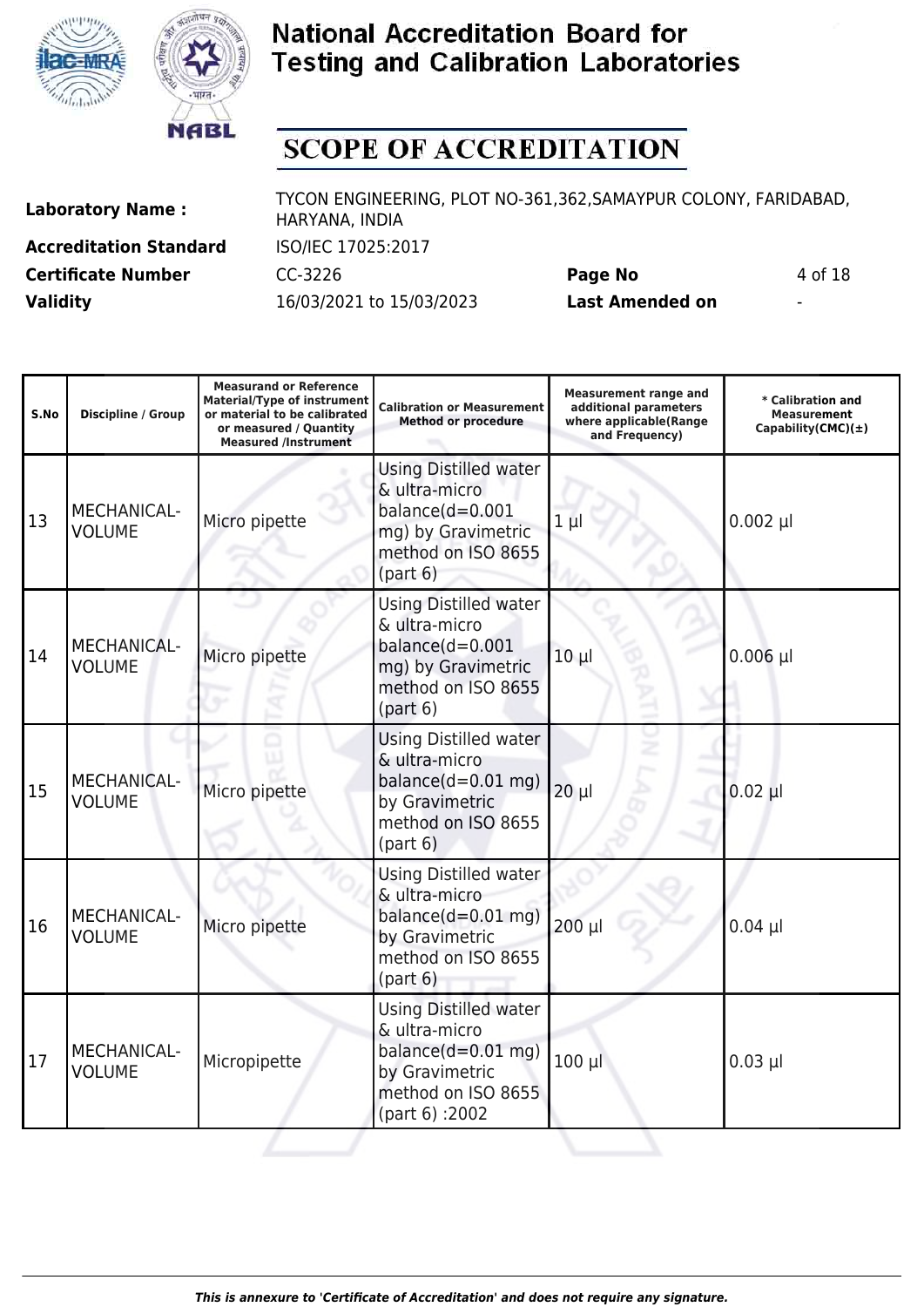



# **SCOPE OF ACCREDITATION**

| <b>Laboratory Name:</b> |  |
|-------------------------|--|
|-------------------------|--|

**Accreditation Standard** ISO/IEC 17025:2017 **Certificate Number CC-3226 Page No** 5 of 18 **Validity** 16/03/2021 to 15/03/2023 **Last Amended on** -

| S.No | <b>Discipline / Group</b>           | <b>Measurand or Reference</b><br>Material/Type of instrument<br>or material to be calibrated<br>or measured / Quantity<br><b>Measured /Instrument</b> | <b>Calibration or Measurement</b><br><b>Method or procedure</b>                                                             | <b>Measurement range and</b><br>additional parameters<br>where applicable(Range<br>and Frequency) | * Calibration and<br><b>Measurement</b><br>Capability(CMC) $(\pm)$ |
|------|-------------------------------------|-------------------------------------------------------------------------------------------------------------------------------------------------------|-----------------------------------------------------------------------------------------------------------------------------|---------------------------------------------------------------------------------------------------|--------------------------------------------------------------------|
| 18   | MECHANICAL-<br><b>VOLUME</b>        | Micropipette                                                                                                                                          | <b>Using Distilled water</b><br>& ultra-micro<br>balance $(d=0.01$ mg)<br>by Gravimetric<br>method on ISO 8655<br>(path 6)  | 1000 µl                                                                                           | $0.09$ µl                                                          |
| 19   | MECHANICAL-<br><b>VOLUME</b>        | Micropipette                                                                                                                                          | Using Distilled water<br>& ultra-micro<br>$balance(d=0.001$<br>mg) by Gravimetric<br>method on ISO 8655<br>(path 6)         | $2 \mu l$                                                                                         | $0.004$ µl                                                         |
| 20   | <b>MECHANICAL-</b><br><b>VOLUME</b> | Micropipette                                                                                                                                          | <b>Using Distilled water</b><br>& ultra-micro<br>balance $(d=0.001$<br>mg) by Gravimetric<br>method on ISO 8655<br>(path 6) | $5 \mu$                                                                                           | $0.005$ $\mu$                                                      |
| 21   | MECHANICAL-<br><b>VOLUME</b>        | Micropipette                                                                                                                                          | <b>Using Distilled water</b><br>& ultra-micro<br>balance $(d=0.01$ mg)<br>by Gravimetric<br>method on ISO 8655<br>(path 6)  | $50 \mu$                                                                                          | $0.03$ µl                                                          |
| 22   | MECHANICAL-<br><b>VOLUME</b>        | Micropipette                                                                                                                                          | <b>Using Distilled water</b><br>& ultra-micro<br>balance $(d=0.01$ mg)<br>by Gravimetric<br>method on ISO 8655<br>(path 6)  | 500 µl                                                                                            | $0.05$ µl                                                          |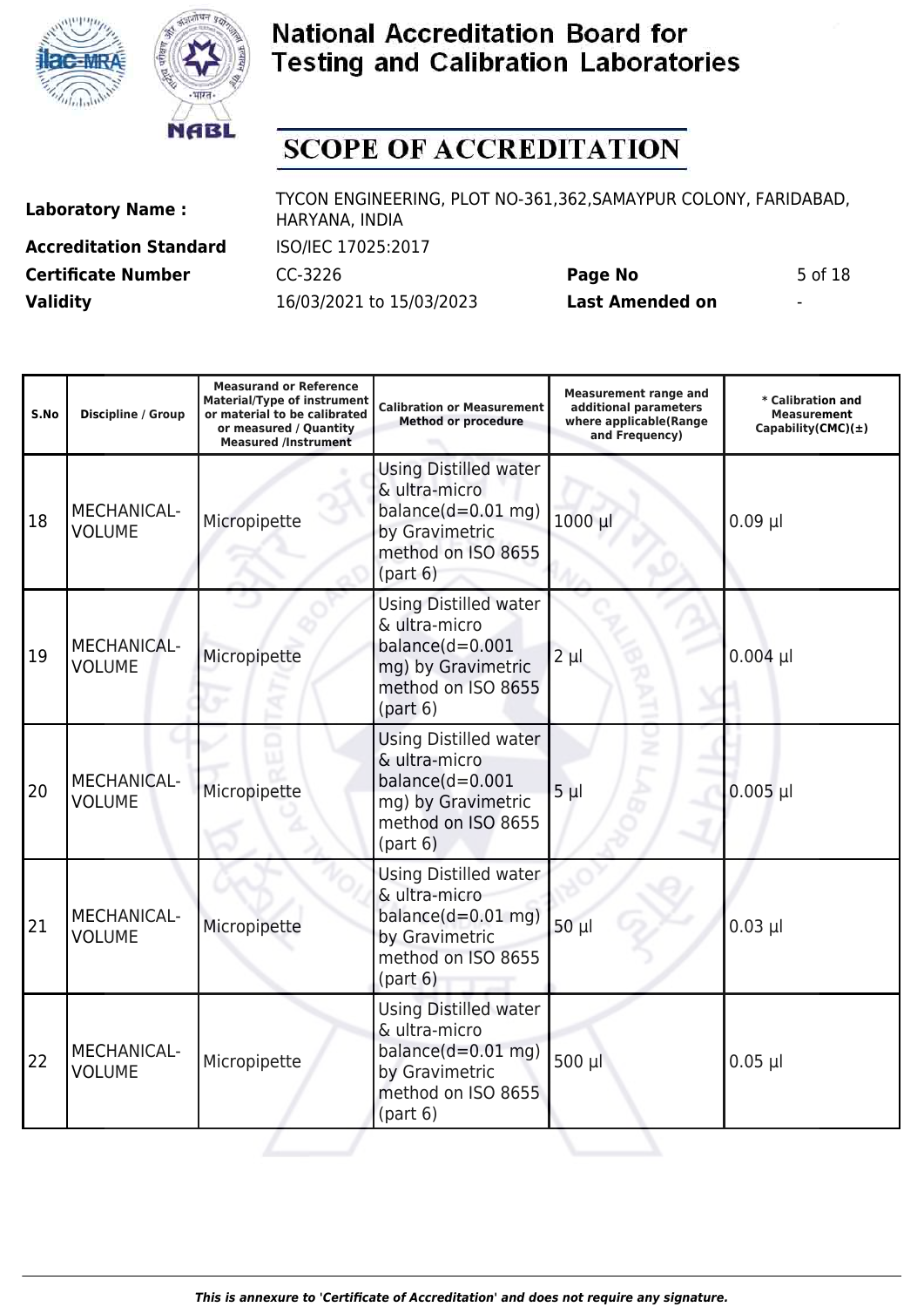



# **SCOPE OF ACCREDITATION**

| <b>Laboratory Name:</b> |  |
|-------------------------|--|
|-------------------------|--|

**Accreditation Standard** ISO/IEC 17025:2017 **Validity** 16/03/2021 to 15/03/2023 **Last Amended on** -

**Laboratory Name :** TYCON ENGINEERING, PLOT NO-361,362,SAMAYPUR COLONY, FARIDABAD, HARYANA, INDIA

**Certificate Number CC-3226 Page No** 6 of 18

| S.No | <b>Discipline / Group</b>    | <b>Measurand or Reference</b><br><b>Material/Type of instrument</b><br>or material to be calibrated<br>or measured / Quantity<br><b>Measured /Instrument</b> | <b>Calibration or Measurement</b><br><b>Method or procedure</b>                                                                                   | <b>Measurement range and</b><br>additional parameters<br>where applicable(Range<br>and Frequency) | * Calibration and<br><b>Measurement</b><br>Capability(CMC) $(\pm)$ |
|------|------------------------------|--------------------------------------------------------------------------------------------------------------------------------------------------------------|---------------------------------------------------------------------------------------------------------------------------------------------------|---------------------------------------------------------------------------------------------------|--------------------------------------------------------------------|
| 23   | MECHANICAL-<br><b>VOLUME</b> | Volumetric (Flask<br>/Beaker)                                                                                                                                | Using<br>balance $(d=0.01$ mg)<br>, Accuracy Class<br>weights E2 &<br>Distilled water by<br>Gravimertic method<br>on ISO 4787:2010 &<br>ISO 20461 | 10 <sub>m</sub>                                                                                   | $0.03$ ml                                                          |
| 24   | MECHANICAL-<br><b>VOLUME</b> | Volumetric (Flask<br>/Beaker)                                                                                                                                | Using balance $(d=0.1)$<br>mg), Accuracy Class<br>weights E2 &<br>Distilled water by<br>Gravimertic method<br>on ISO 4787:2010 &<br>ISO 20461     | 100 ml                                                                                            | $0.06$ ml                                                          |
| 25   | MECHANICAL-<br><b>VOLUME</b> | Volumetric (Flask<br>/Beaker)                                                                                                                                | Using<br>balance $(d=0.001 q)$<br>, Accuracy Class<br>weights E2 &<br>Distilled water by<br>Gravimertic method<br>on ISO 4787:2010 &<br>ISO 20461 | 1000 ml                                                                                           | $0.12$ ml                                                          |
| 26   | MECHANICAL-<br><b>VOLUME</b> | Volumetric (Flask<br>/Beaker)                                                                                                                                | Using<br>balance $(d=0.01$ mg)<br>, Accuracy Class<br>weights E2 &<br>Distilled water by<br>Gravimertic method<br>on ISO 4787:2010 &<br>ISO 20461 | 20 ml                                                                                             | $0.04$ ml                                                          |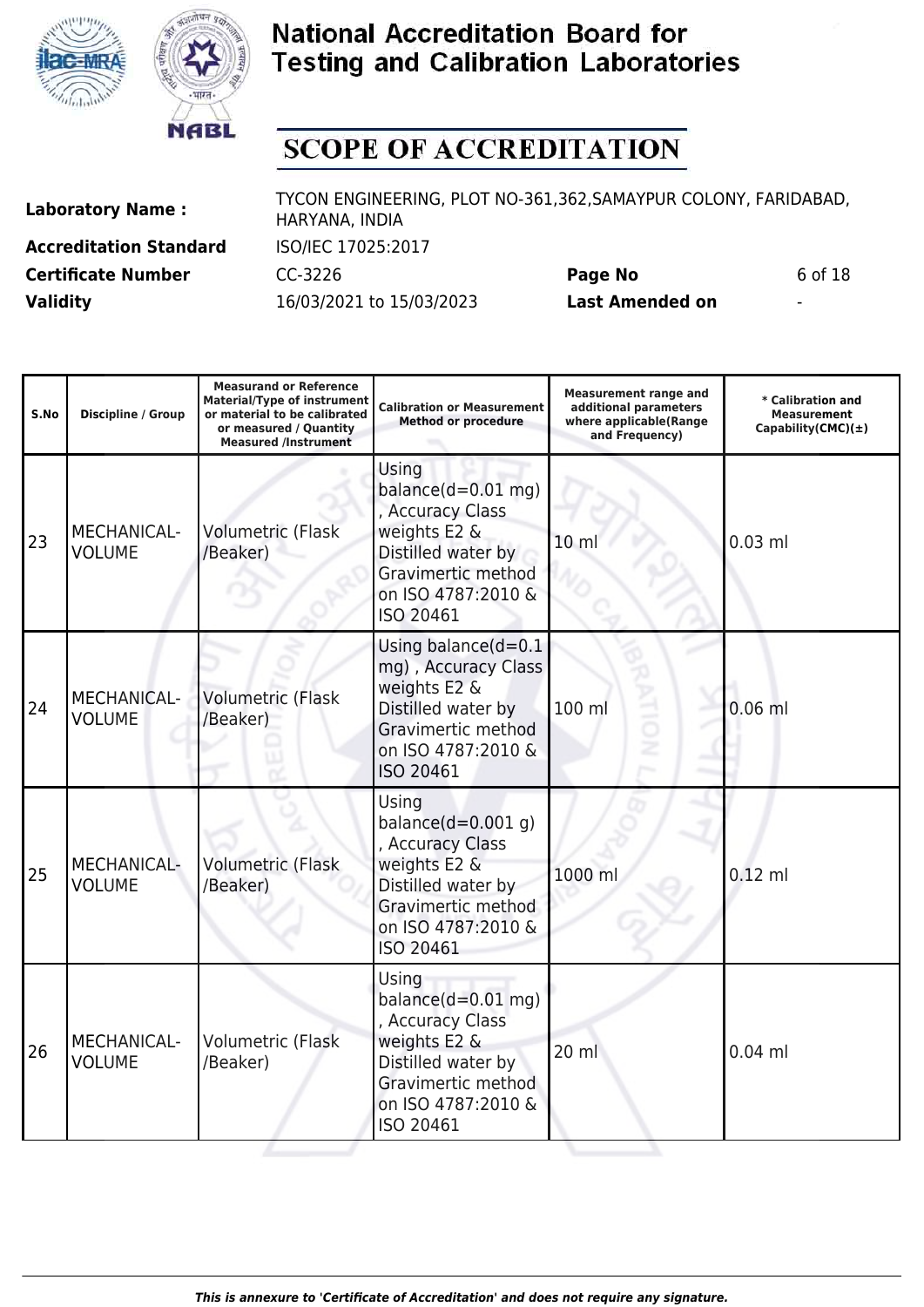



# **SCOPE OF ACCREDITATION**

| <b>Laboratory Name:</b> |  |
|-------------------------|--|
|-------------------------|--|

**Accreditation Standard** ISO/IEC 17025:2017 **Validity** 16/03/2021 to 15/03/2023 **Last Amended on** -

**Laboratory Name :** TYCON ENGINEERING, PLOT NO-361,362,SAMAYPUR COLONY, FARIDABAD, HARYANA, INDIA

**Certificate Number CC-3226 Page No** 7 of 18

| S.No | Discipline / Group                  | <b>Measurand or Reference</b><br><b>Material/Type of instrument</b><br>or material to be calibrated<br>or measured / Quantity<br><b>Measured /Instrument</b> | <b>Calibration or Measurement</b><br><b>Method or procedure</b>                                                                                          | <b>Measurement range and</b><br>additional parameters<br>where applicable(Range<br>and Frequency) | * Calibration and<br><b>Measurement</b><br>Capability(CMC) $(\pm)$ |
|------|-------------------------------------|--------------------------------------------------------------------------------------------------------------------------------------------------------------|----------------------------------------------------------------------------------------------------------------------------------------------------------|---------------------------------------------------------------------------------------------------|--------------------------------------------------------------------|
| 27   | <b>MECHANICAL-</b><br><b>VOLUME</b> | Volumetric (Flask<br>/Beaker)                                                                                                                                | Using<br>balance $(d=0.001 g)$<br>, Accuracy Class<br>weights E2 &<br>Distilled water by<br>Gravimertic method<br>on ISO 4787:2010 &<br>ISO 20461        | 200 ml                                                                                            | $0.07$ ml                                                          |
| 28   | MECHANICAL-<br><b>VOLUME</b>        | <b>Volumetric (Flask</b><br>/Beaker)                                                                                                                         | Using<br>balance $(d=0.001 g)$<br>Accuracy Class<br>weights E2 &<br>Distilled water by<br>Gravimertic method<br>on ISO 4787:2010 &<br>ISO 20461          | 5<br>2000 ml                                                                                      | $0.30$ ml                                                          |
| 29   | <b>MECHANICAL-</b><br><b>VOLUME</b> | Volumetric (Flask<br>/Beaker)                                                                                                                                | <b>Using</b><br>balance $(d=0.01$ mg)<br>, Accuracy Class<br>weights E2 &<br>Distilled water by<br>Gravimertic method<br>on ISO 4787:2010 &<br>ISO 20461 | 50 ml                                                                                             | $0.05$ ml                                                          |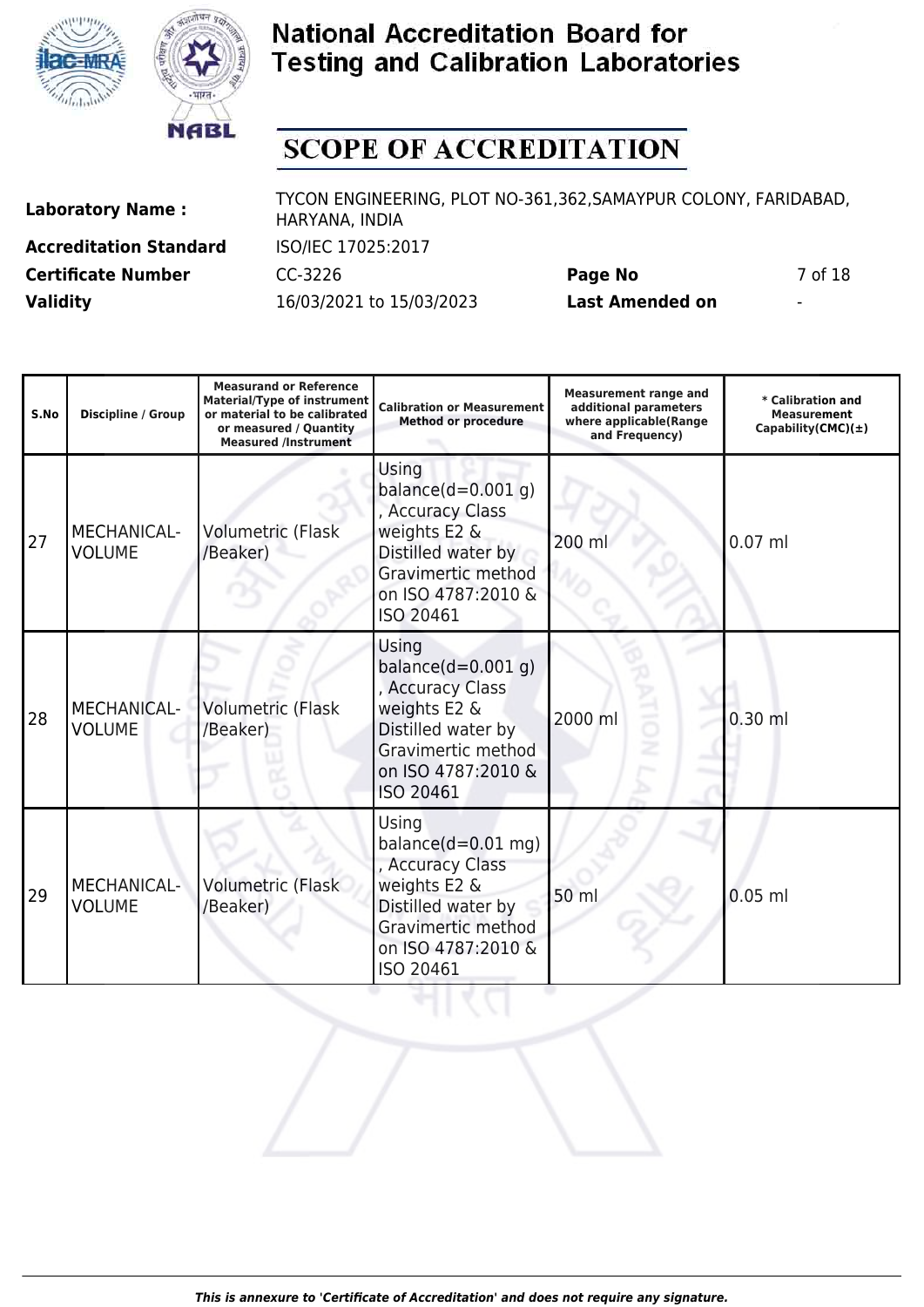



# **SCOPE OF ACCREDITATION**

| <b>Laboratory Name:</b> |  |
|-------------------------|--|
|-------------------------|--|

**Accreditation Standard** ISO/IEC 17025:2017 **Validity** 16/03/2021 to 15/03/2023 **Last Amended on** -

**Laboratory Name :** TYCON ENGINEERING, PLOT NO-361,362,SAMAYPUR COLONY, FARIDABAD, HARYANA, INDIA

**Certificate Number CC-3226 Page No** 8 of 18

| S.No | Discipline / Group                   | <b>Measurand or Reference</b><br><b>Material/Type of instrument</b><br>or material to be calibrated<br>or measured / Quantity<br><b>Measured /Instrument</b> | <b>Calibration or Measurement</b><br><b>Method or procedure</b>                                                                                                                    | <b>Measurement range and</b><br>additional parameters<br>where applicable(Range<br>and Frequency) | * Calibration and<br><b>Measurement</b><br>Capability(CMC) $(\pm)$ |
|------|--------------------------------------|--------------------------------------------------------------------------------------------------------------------------------------------------------------|------------------------------------------------------------------------------------------------------------------------------------------------------------------------------------|---------------------------------------------------------------------------------------------------|--------------------------------------------------------------------|
| 30   | MECHANICAL-<br><b>VOLUME</b>         | <b>Volumetric (Flask</b><br>/Beaker)                                                                                                                         | Using<br>balance $(d=0.001 g)$<br>, Accuracy Class<br>weights E2 &<br>Distilled water by<br>Gravimertic method<br>on ISO 4787:2010 &<br>ISO 20461                                  | 500 ml                                                                                            | $0.08$ ml                                                          |
| 31   | <b>MECHANICAL-</b><br><b>WEIGHTS</b> | <b>MASS WEIGHTS M2</b><br><b>CLASS &amp; COARSER</b>                                                                                                         | Using Weights of<br><b>Accuracy Class F1</b><br><b>And Precision</b><br>Balances as per<br><b>OIMLR</b><br>111-1:2004By<br>Substitution Method.<br><b>ABBA Weighing</b><br>Cycle.  | õ<br>50 kg<br>ż                                                                                   | 1 <sub>g</sub>                                                     |
| 32   | MECHANICAL-<br><b>WEIGHTS</b>        | Mass- Weights (E2<br>Class & Coarser)                                                                                                                        | Using Weights of<br><b>Accuracy Class E1</b><br>And ultra micro<br>Balances (d=0.001<br>mg) as per OIML R<br>111-1:2004 By<br>Subdivision Method.<br><b>ABBA Weighing</b><br>Cycle | 200 mg                                                                                            | $0.002$ mg                                                         |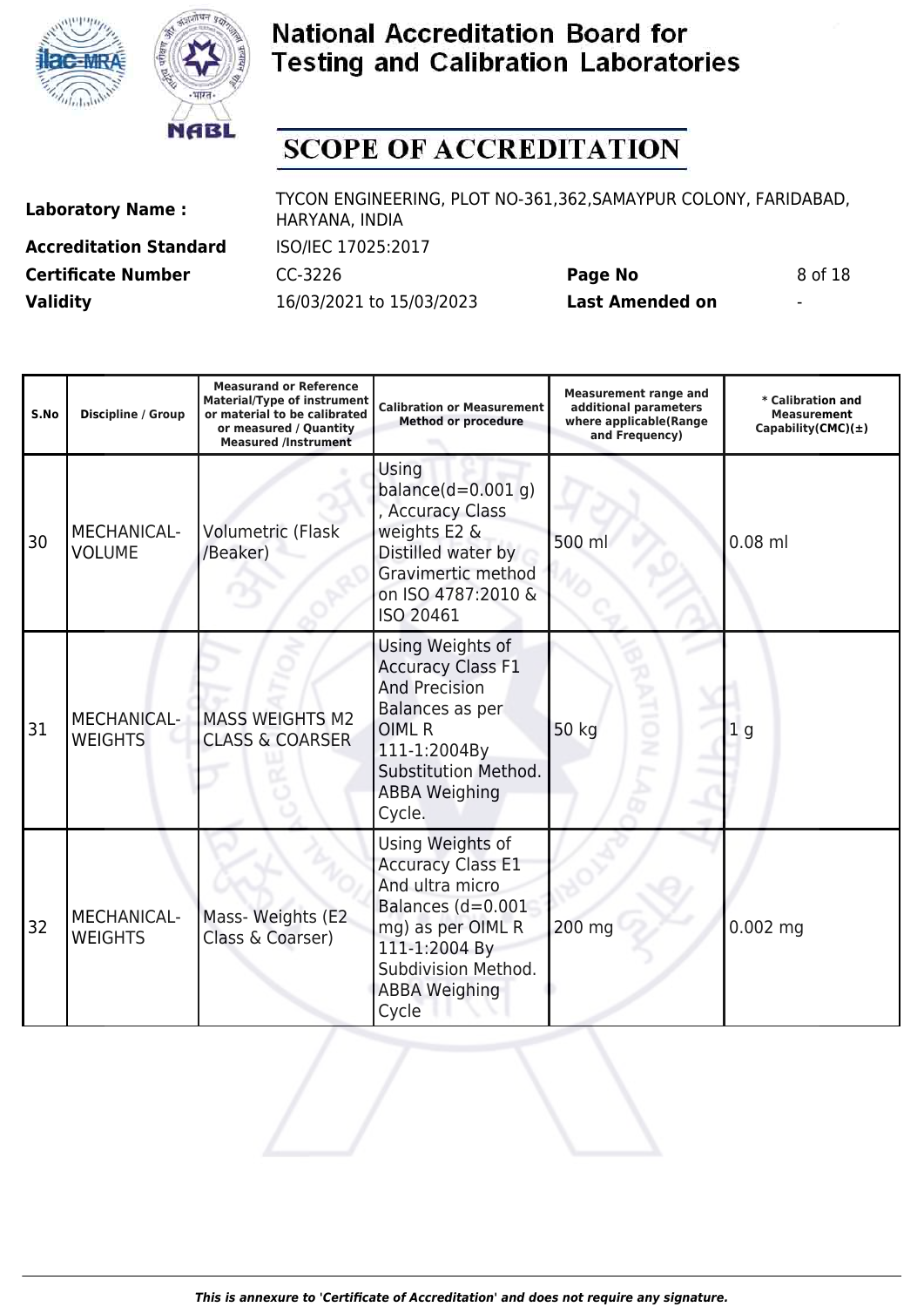



# **SCOPE OF ACCREDITATION**

| <b>Laboratory Name:</b> |  |
|-------------------------|--|
|-------------------------|--|

**Accreditation Standard** ISO/IEC 17025:2017 **Validity** 16/03/2021 to 15/03/2023 **Last Amended on** -

**Laboratory Name :** TYCON ENGINEERING, PLOT NO-361,362,SAMAYPUR COLONY, FARIDABAD, HARYANA, INDIA

**Certificate Number** CC-3226 **Page No** 9 of 18

| S.No | Discipline / Group            | <b>Measurand or Reference</b><br><b>Material/Type of instrument</b><br>or material to be calibrated<br>or measured / Quantity<br><b>Measured /Instrument</b> | <b>Calibration or Measurement</b><br><b>Method or procedure</b>                                                                                                                           | <b>Measurement range and</b><br>additional parameters<br>where applicable(Range<br>and Frequency) | * Calibration and<br><b>Measurement</b><br>Capability(CMC) $(\pm)$ |
|------|-------------------------------|--------------------------------------------------------------------------------------------------------------------------------------------------------------|-------------------------------------------------------------------------------------------------------------------------------------------------------------------------------------------|---------------------------------------------------------------------------------------------------|--------------------------------------------------------------------|
| 33   | MECHANICAL-<br><b>WEIGHTS</b> | Mass- Weights (E2<br>Class & Coarser)                                                                                                                        | Using Weights of<br><b>Accuracy Class E1</b><br>And ultra micro<br>Balances (d=0.001<br>mg) as per OIML R<br>111-1:2004 By<br>Substitution Method.<br><b>ABBA Weighing</b><br>Cycle       | 1 <sub>g</sub>                                                                                    | 0.004 mg                                                           |
| 34   | MECHANICAL-<br><b>WEIGHTS</b> | Mass- Weights (E2<br>Class & Coarser)                                                                                                                        | Using Weights of<br><b>Accuracy Class E1</b><br><b>And micro Balances</b><br>$(d=0.01$ mg) as per<br>OIML R 111-1:2004<br><b>By Substitution</b><br>Method, ABBA<br><b>Weighing Cycle</b> | 10 <sub>g</sub>                                                                                   | $0.01$ mg                                                          |
| 35   | MECHANICAL-<br><b>WEIGHTS</b> | Mass- Weights (E2<br>Class & Coarser)                                                                                                                        | Using Weights of<br><b>Accuracy Class E1</b><br>And ultra micro<br>Balances (d=0.001<br>mg) as per OIML R<br>111-1:2004 By<br>Substitution Method.<br><b>ABBA Weighing</b><br>Cycle       | 10 <sub>mg</sub>                                                                                  | $0.002$ mg                                                         |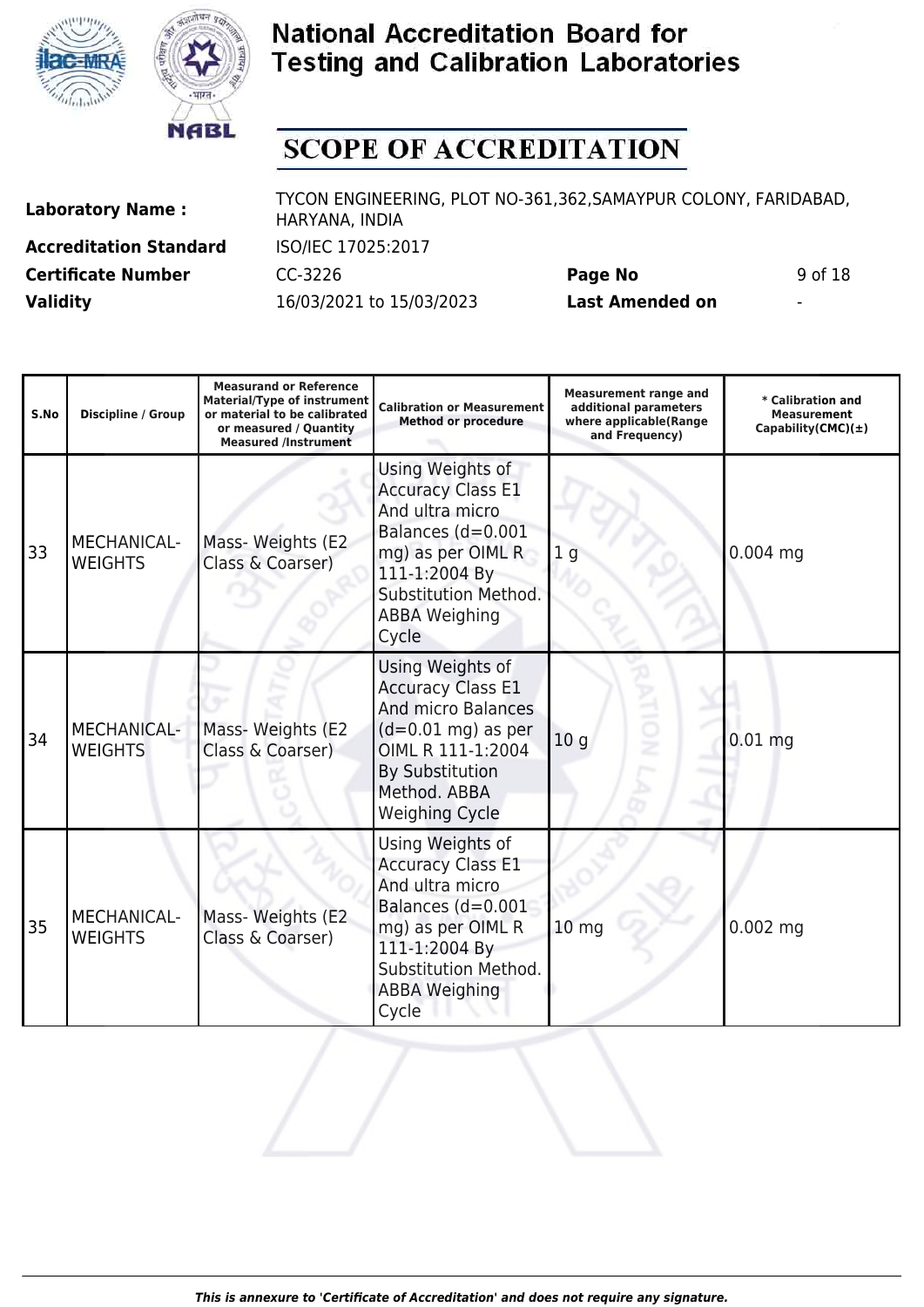



# **SCOPE OF ACCREDITATION**

**Accreditation Standard** ISO/IEC 17025:2017 **Certificate Number** CC-3226 **Page No** 10 of 18 **Validity** 16/03/2021 to 15/03/2023 **Last Amended on** -

| S.No | <b>Discipline / Group</b>            | <b>Measurand or Reference</b><br><b>Material/Type of instrument</b><br>or material to be calibrated<br>or measured / Quantity<br><b>Measured /Instrument</b> | <b>Calibration or Measurement</b><br><b>Method or procedure</b>                                                                                                                           | <b>Measurement range and</b><br>additional parameters<br>where applicable(Range<br>and Frequency) | * Calibration and<br><b>Measurement</b><br>Capability(CMC) $(\pm)$ |
|------|--------------------------------------|--------------------------------------------------------------------------------------------------------------------------------------------------------------|-------------------------------------------------------------------------------------------------------------------------------------------------------------------------------------------|---------------------------------------------------------------------------------------------------|--------------------------------------------------------------------|
| 36   | <b>MECHANICAL-</b><br><b>WEIGHTS</b> | Mass- Weights (E2<br>Class & Coarser)                                                                                                                        | Using Weights of<br><b>Accuracy Class E1</b><br><b>And micro Balances</b><br>$(d=0.01$ mg) as per<br>OIML R 111-1:2004<br><b>By Substitution</b><br>Method. ABBA<br>Weighing Cycle.       | 100 <sub>g</sub>                                                                                  | $0.03$ mg                                                          |
| 37   | <b>MECHANICAL-</b><br><b>WEIGHTS</b> | Mass- Weights (E2<br>Class & Coarser)                                                                                                                        | Using Weights of<br><b>Accuracy Class E1</b><br>And ultra micro<br>Balances (d=0.001<br>mg) as per OIML R<br>111-1:2004 By<br>Substitution Method.<br><b>ABBA Weighing</b><br>Cycle       | ion<br>2 <sub>g</sub>                                                                             | 0.005 mg                                                           |
| 38   | MECHANICAL-<br><b>WEIGHTS</b>        | Mass- Weights (E2<br>Class & Coarser)                                                                                                                        | Using Weights of<br><b>Accuracy Class E1</b><br><b>And micro Balances</b><br>$(d=0.01$ mg) as per<br>OIML R 111-1:2004<br><b>By Substitution</b><br>Method. ABBA<br><b>Weighing Cycle</b> | 20 <sub>g</sub>                                                                                   | $0.01$ mg                                                          |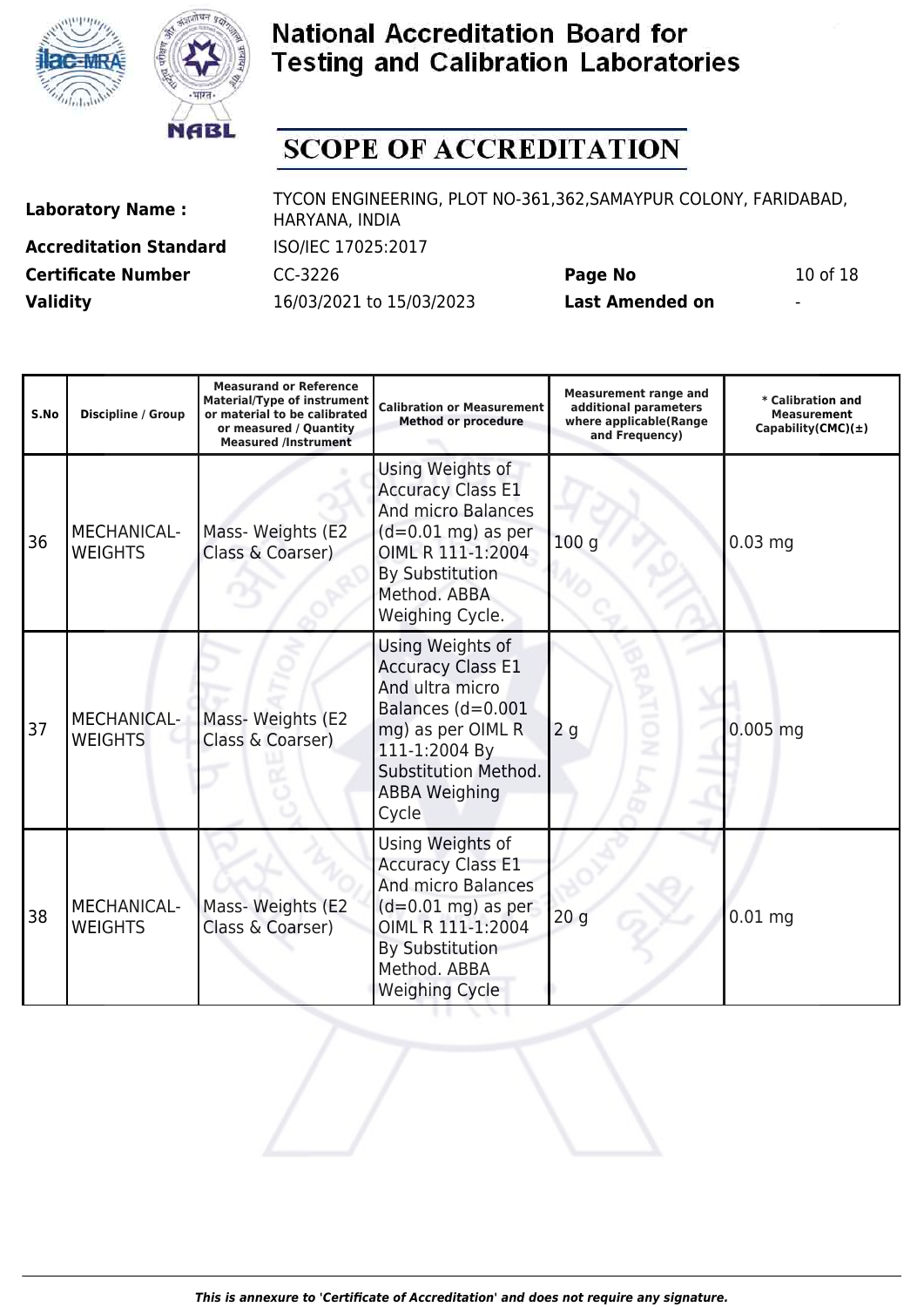



## **SCOPE OF ACCREDITATION**

**Accreditation Standard** ISO/IEC 17025:2017 **Certificate Number** CC-3226 **Page No** 11 of 18 **Validity** 16/03/2021 to 15/03/2023 **Last Amended on** -

**Laboratory Name :** TYCON ENGINEERING, PLOT NO-361,362,SAMAYPUR COLONY, FARIDABAD, HARYANA, INDIA

**Measurand or Reference**

| ×<br>۰. |  |
|---------|--|
|         |  |

**S.No Discipline / Group Material/Type of instrument or material to be calibrated or measured / Quantity Measured /Instrument Calibration or Measurement Method or procedure Measurement range and additional parameters where applicable(Range and Frequency) \* Calibration and Measurement Capability(CMC)(±)** 39 MECHANICAL-WEIGHTS Mass- Weights (E2 Class & Coarser) Using Weights of Accuracy Class E1 And micro Balances  $(d=0.01$  mg) as per OIML R 111-1:2004 By Substitution Method. ABBA Weighing Cycle. 200 g 0.04 mg 40 MECHANICAL-**WEIGHTS** Mass- Weights (E2 Class & Coarser) Using Weights of Accuracy Class E1 And ultra micro Balances (d=0.001 mg) as per OIML R 111-1:2004 By Substitution Method. ABBA Weighing Cycle 5 g 0.007 mg 41 MECHANICAL-**WEIGHTS** Mass- Weights (E2 Class & Coarser) Using Weights of Accuracy Class E1 And micro Balances  $(d=0.01$  mg) as per OIML R 111-1:2004 By Substitution Method. ABBA Weighing Cycle 50 g 0.02 mg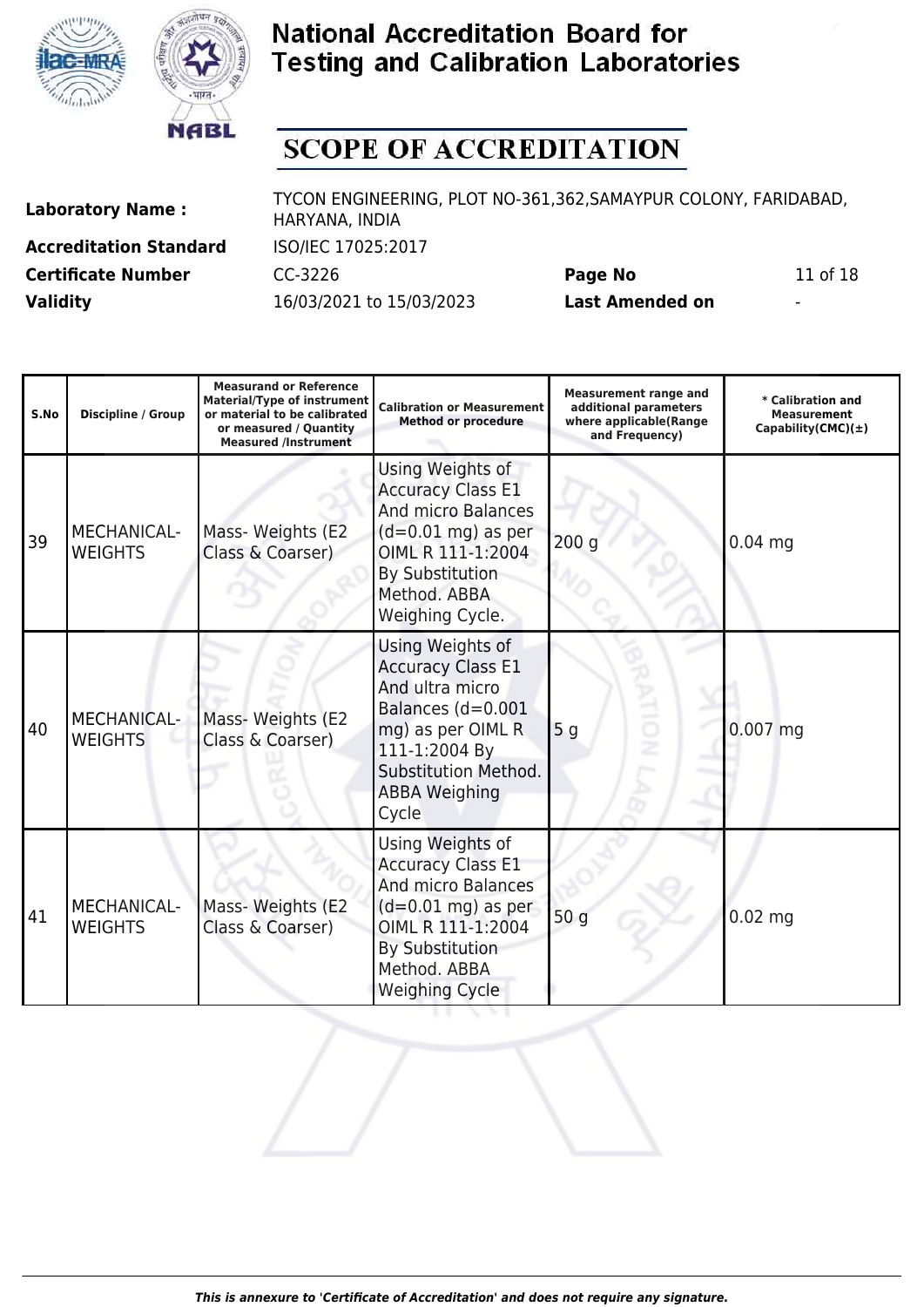



# **SCOPE OF ACCREDITATION**

| <b>Laboratory Name:</b> |  |  |
|-------------------------|--|--|
|-------------------------|--|--|

**Accreditation Standard** ISO/IEC 17025:2017 **Certificate Number** CC-3226 **Page No** 12 of 18 **Validity** 16/03/2021 to 15/03/2023 **Last Amended on** -

**Laboratory Name :** TYCON ENGINEERING, PLOT NO-361,362,SAMAYPUR COLONY, FARIDABAD, HARYANA, INDIA

**Measurand or Reference**

**Measurement range and additional parameters**

| S.No | <b>Discipline / Group</b>            | <b>Material/Type of instrument</b><br>or material to be calibrated<br>or measured / Quantity<br><b>Measured /Instrument</b> | <b>Calibration or Measurement</b><br><b>Method or procedure</b>                                                                                                                           | archicht range and<br>additional parameters<br>where applicable(Range<br>and Frequency) | * Calibration and<br>Measurement<br>Capability(CMC) $(\pm)$ |
|------|--------------------------------------|-----------------------------------------------------------------------------------------------------------------------------|-------------------------------------------------------------------------------------------------------------------------------------------------------------------------------------------|-----------------------------------------------------------------------------------------|-------------------------------------------------------------|
| 42   | MECHANICAL-<br><b>WEIGHTS</b>        | Mass- Weights (E2<br>Class & Coarser)                                                                                       | Using Weights of<br><b>Accuracy Class E1</b><br><b>And Precision</b><br>Balances (d=0.001<br>g) as per OIML R<br>111-1:2004 By<br>Substitution Method.<br><b>ABBA Weighing</b><br>Cycle.  | 1 <sub>kg</sub>                                                                         | $0.001$ g                                                   |
| 43   | MECHANICAL-<br><b>WEIGHTS</b>        | Mass- Weights (E2<br>Class & Coarser)                                                                                       | Using Weights of<br><b>Accuracy Class E1</b><br><b>And Precision</b><br>Balances $(d=0.001 g)$<br>as per OIML R<br>111-1:2004 By<br>Substitution Method.<br><b>ABBA Weighing</b><br>Cycle | ×<br>10 <sub>kg</sub>                                                                   | $0.003$ g                                                   |
| 44   | <b>MECHANICAL-</b><br><b>WEIGHTS</b> | Mass- Weights (E2<br>Class & Coarser)                                                                                       | Using Weights of<br><b>Accuracy Class E1</b><br><b>And Precision</b><br>Balances (d=0.001<br>g) as per OIML R<br>111-1:2004 By<br>Substitution Method.<br><b>ABBA Weighing</b><br>Cycle.  | 2 kg                                                                                    | $0.002$ g                                                   |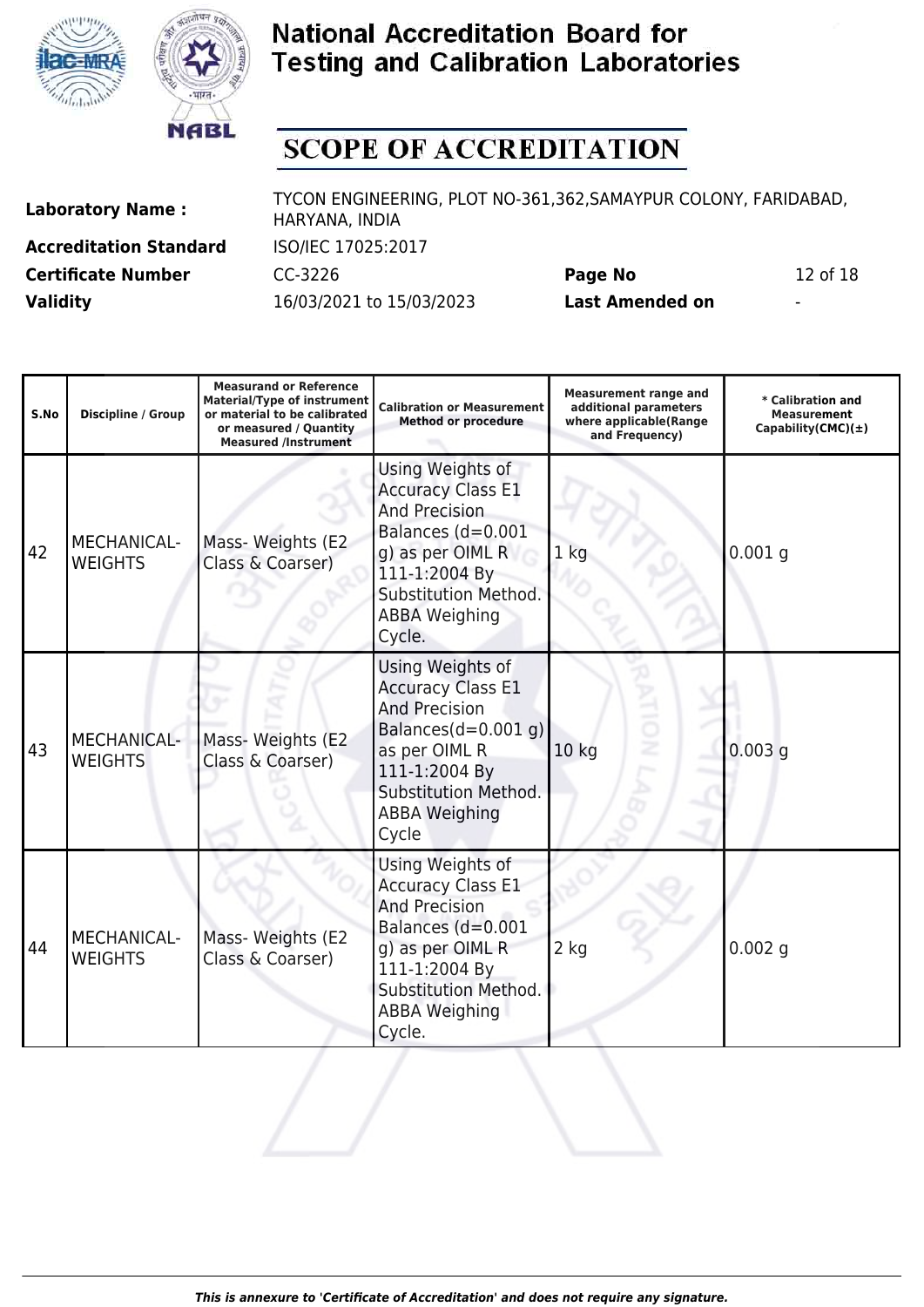



# **SCOPE OF ACCREDITATION**

| <b>Laboratory Name:</b> |  |  |
|-------------------------|--|--|
|-------------------------|--|--|

**Accreditation Standard** ISO/IEC 17025:2017 **Validity** 16/03/2021 to 15/03/2023 **Last Amended on** -

**Laboratory Name :** TYCON ENGINEERING, PLOT NO-361,362,SAMAYPUR COLONY, FARIDABAD, HARYANA, INDIA

**Certificate Number** CC-3226 **Page No** 13 of 18

| S.No | <b>Discipline / Group</b>            | <b>Measurand or Reference</b><br><b>Material/Type of instrument</b><br>or material to be calibrated<br>or measured / Quantity<br><b>Measured /Instrument</b> | <b>Calibration or Measurement</b><br><b>Method or procedure</b>                                                                                                                           | <b>Measurement range and</b><br>additional parameters<br>where applicable(Range<br>and Frequency) | * Calibration and<br><b>Measurement</b><br>Capability(CMC) $(\pm)$ |
|------|--------------------------------------|--------------------------------------------------------------------------------------------------------------------------------------------------------------|-------------------------------------------------------------------------------------------------------------------------------------------------------------------------------------------|---------------------------------------------------------------------------------------------------|--------------------------------------------------------------------|
| 45   | MECHANICAL-<br><b>WEIGHTS</b>        | Mass- Weights (E2<br>Class & Coarser)                                                                                                                        | Using Weights of<br><b>Accuracy Class E1</b><br><b>And Precision</b><br>Balances $(d=0.01 q)$<br>as per OIML R<br>111-1:2004 By<br>Substitution Method.<br><b>ABBA Weighing</b><br>Cycle. | 20 kg                                                                                             | 0.01 <sub>g</sub>                                                  |
| 46   | <b>MECHANICAL-</b><br><b>WEIGHTS</b> | Mass- Weights (E2<br>Class & Coarser)                                                                                                                        | Using Weights of<br><b>Accuracy Class E1</b><br><b>And Precision</b><br>Balances (d=0.001<br>g) as per OIML R<br>111-1:2004 By<br>Substitution Method.<br><b>ABBA Weighing</b><br>Cycle.  | 5<br>5 kg                                                                                         | $0.002$ g                                                          |
| 47   | MECHANICAL-<br><b>WEIGHTS</b>        | Mass- Weights (E2<br>Class & Coarser)                                                                                                                        | Using Weights of<br><b>Accuracy Class E1</b><br><b>And Precision</b><br>Balances (d=0.001<br>g) as per OIML R<br>111-1:2004 By<br>Substitution Method.<br><b>ABBA Weighing</b><br>Cycle.  | 500 g                                                                                             | $0.001$ g                                                          |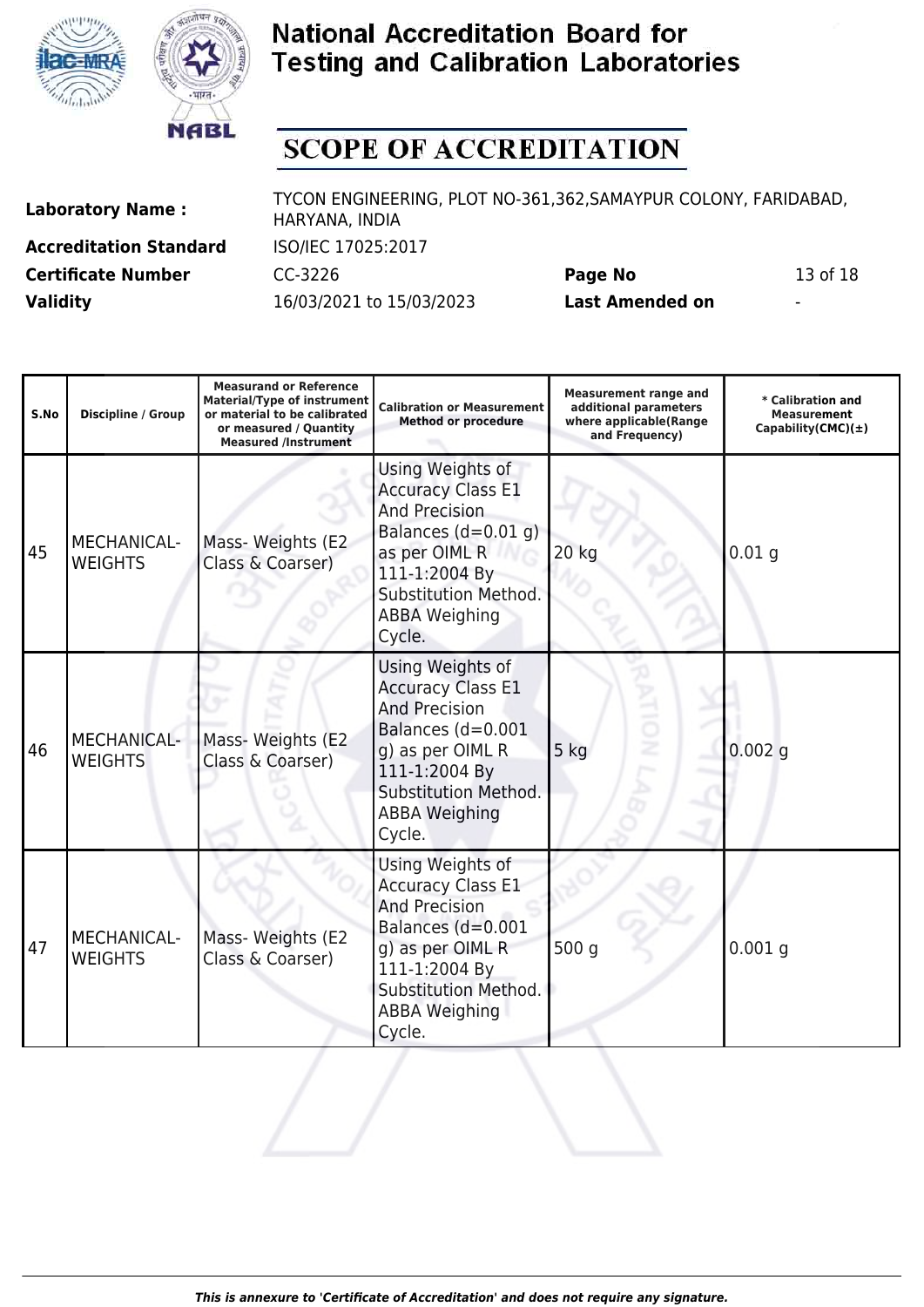



# **SCOPE OF ACCREDITATION**

| <b>Laboratory Name:</b> |  |
|-------------------------|--|
|-------------------------|--|

**Accreditation Standard** ISO/IEC 17025:2017 **Certificate Number** CC-3226 **Page No** 14 of 18 **Validity** 16/03/2021 to 15/03/2023 **Last Amended on** -

**Laboratory Name :** TYCON ENGINEERING, PLOT NO-361,362,SAMAYPUR COLONY, FARIDABAD, HARYANA, INDIA

**Measurand or Reference**

|  | ' I<br>K.<br>×<br>۰. |  |
|--|----------------------|--|
|  |                      |  |
|  |                      |  |

| S.No | <b>Discipline / Group</b>            | <b>Measurand or Reference</b><br><b>Material/Type of instrument</b><br>or material to be calibrated<br>or measured / Quantity<br><b>Measured /Instrument</b> | <b>Calibration or Measurement</b><br><b>Method or procedure</b>                                                                                                                    | <b>Measurement range and</b><br>additional parameters<br>where applicable(Range<br>and Frequency) | * Calibration and<br>Measurement<br>Capability(CMC) $(\pm)$ |
|------|--------------------------------------|--------------------------------------------------------------------------------------------------------------------------------------------------------------|------------------------------------------------------------------------------------------------------------------------------------------------------------------------------------|---------------------------------------------------------------------------------------------------|-------------------------------------------------------------|
| 48   | <b>MECHANICAL-</b><br><b>WEIGHTS</b> | Mass- Weights (E2<br>Class & Coarser)                                                                                                                        | Using Weights of<br><b>Accuracy Class E1</b><br>And ultra micro<br>Balances (d=0.001<br>mg) as per OIML R<br>111-1:2004 By<br>Subdivision Method.<br><b>ABBA Weighing</b><br>Cycle | 1 <sub>mg</sub>                                                                                   | $0.002$ mg                                                  |
| 49   | <b>MECHANICAL-</b><br><b>WEIGHTS</b> | Mass- Weights (E2<br>Class & Coarser)                                                                                                                        | Using Weights of<br><b>Accuracy Class E2</b><br>And ultra micro<br>Balances (d=0.001<br>mg) as per OIML R<br>111-1:2004 By<br>Subdivision Method.<br><b>ABBA Weighing</b><br>Cycle | 100 mg                                                                                            | $0.002$ mg                                                  |
| 50   | MECHANICAL-<br><b>WEIGHTS</b>        | Mass- Weights (E2<br>Class & Coarser)                                                                                                                        | Using Weights of<br><b>Accuracy Class E1</b><br>And ultra micro<br>Balances (d=0.001<br>mg) as per OIML R<br>111-1:2004 By<br>Subdivision Method.<br><b>ABBA Weighing</b><br>Cycle | 2 <sub>mg</sub>                                                                                   | $0.002$ mg                                                  |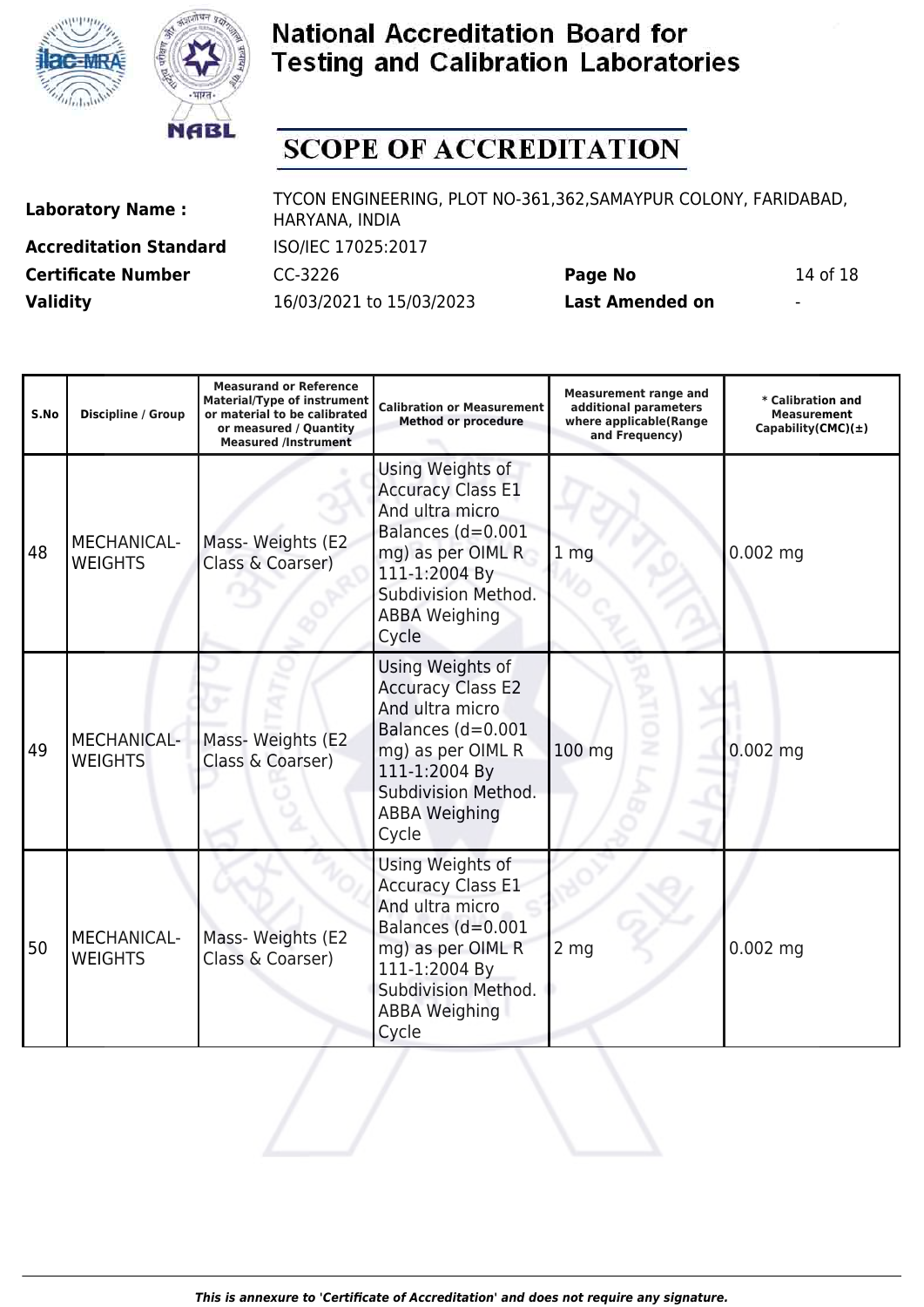



# **SCOPE OF ACCREDITATION**

| <b>Laboratory Name:</b> |  |
|-------------------------|--|
|-------------------------|--|

**Accreditation Standard** ISO/IEC 17025:2017 **Certificate Number** CC-3226 **Page No** 15 of 18 **Validity** 16/03/2021 to 15/03/2023 **Last Amended on** -

| S.No | <b>Discipline / Group</b>            | <b>Measurand or Reference</b><br><b>Material/Type of instrument</b><br>or material to be calibrated<br>or measured / Quantity<br><b>Measured /Instrument</b> | <b>Calibration or Measurement</b><br><b>Method or procedure</b>                                                                                                                    | <b>Measurement range and</b><br>additional parameters<br>where applicable(Range<br>and Frequency) | * Calibration and<br><b>Measurement</b><br>Capability(CMC) $(\pm)$ |
|------|--------------------------------------|--------------------------------------------------------------------------------------------------------------------------------------------------------------|------------------------------------------------------------------------------------------------------------------------------------------------------------------------------------|---------------------------------------------------------------------------------------------------|--------------------------------------------------------------------|
| 51   | <b>MECHANICAL-</b><br><b>WEIGHTS</b> | Mass- Weights (E2<br>Class & Coarser)                                                                                                                        | Using Weights of<br><b>Accuracy Class E1</b><br>And ultra micro<br>Balances (d=0.001<br>mg) as per OIML R<br>111-1:2004 By<br>Subdivision Method.<br><b>ABBA Weighing</b><br>Cycle | 20 mg                                                                                             | $0.002$ mg                                                         |
| 52   | <b>MECHANICAL-</b><br><b>WEIGHTS</b> | Mass- Weights (E2<br>Class & Coarser)                                                                                                                        | Using Weights of<br><b>Accuracy Class E1</b><br>And ultra micro<br>Balances (d=0.001<br>mg) as per OIML R<br>111-1:2004 By<br>Subdivision Method.<br><b>ABBA Weighing</b><br>Cycle | 5 <sub>mg</sub>                                                                                   | $0.002$ mg                                                         |
| 53   | <b>MECHANICAL-</b><br><b>WEIGHTS</b> | Mass- Weights (E2<br>Class & Coarser)                                                                                                                        | Using Weights of<br><b>Accuracy Class E1</b><br>And ultra micro<br>Balances (d=0.001<br>mg) as per OIML R<br>111-1:2004 By<br>Subdivision Method.<br><b>ABBA Weighing</b><br>Cycle | 50 mg                                                                                             | $0.002$ mg                                                         |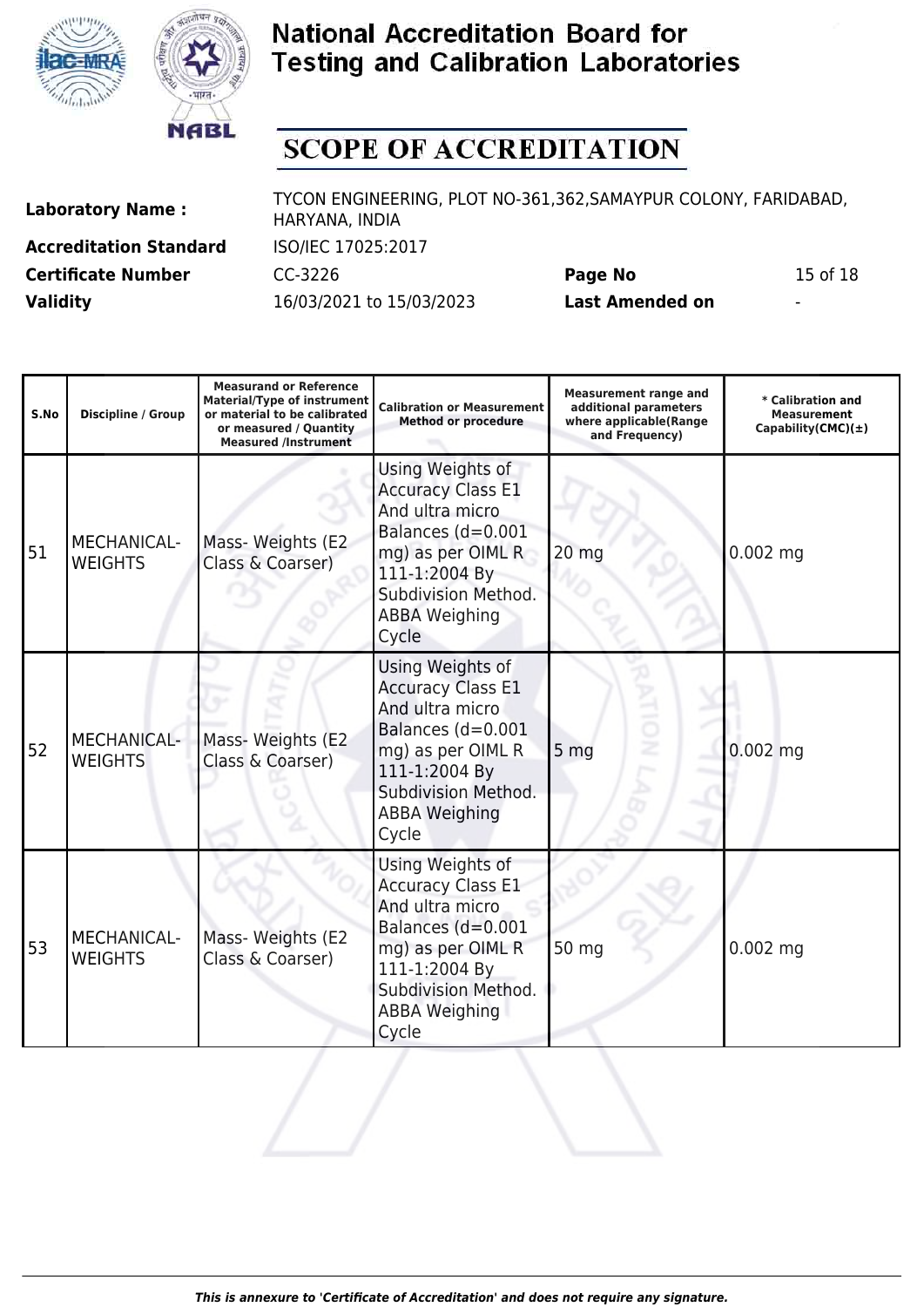



# **SCOPE OF ACCREDITATION**

**Accreditation Standard** ISO/IEC 17025:2017 **Certificate Number** CC-3226 **Page No** 16 of 18 **Validity** 16/03/2021 to 15/03/2023 **Last Amended on** -

| S.No | <b>Discipline / Group</b>     | <b>Measurand or Reference</b><br><b>Material/Type of instrument</b><br>or material to be calibrated<br>or measured / Quantity<br><b>Measured /Instrument</b> | <b>Calibration or Measurement</b><br><b>Method or procedure</b>                                                                                                                    | <b>Measurement range and</b><br>additional parameters<br>where applicable(Range<br>and Frequency) | * Calibration and<br><b>Measurement</b><br>Capability(CMC) $(\pm)$ |
|------|-------------------------------|--------------------------------------------------------------------------------------------------------------------------------------------------------------|------------------------------------------------------------------------------------------------------------------------------------------------------------------------------------|---------------------------------------------------------------------------------------------------|--------------------------------------------------------------------|
| 54   | MECHANICAL-<br><b>WEIGHTS</b> | Mass- Weights (E2<br>Class & Coarser)                                                                                                                        | Using Weights of<br><b>Accuracy Class E1</b><br>And ultra micro<br>Balances (d=0.001<br>mg) as per OIML R<br>111-1:2004 By<br>Subdivision Method.<br><b>ABBA Weighing</b><br>Cycle | 500 mg                                                                                            | $0.003$ mg                                                         |

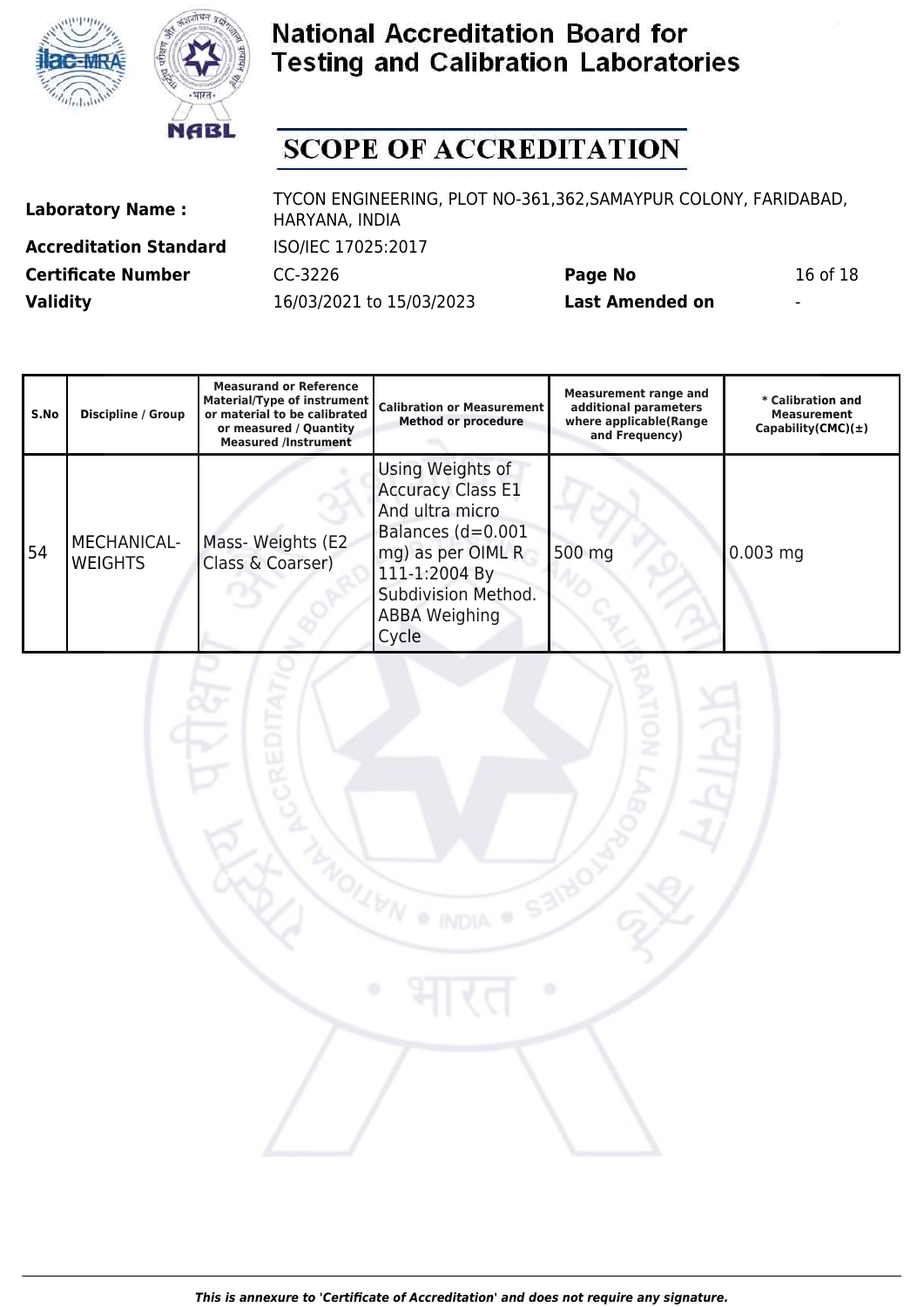



# **SCOPE OF ACCREDITATION**

**Accreditation Standard** ISO/IEC 17025:2017 **Validity** 16/03/2021 to 15/03/2023 **Last Amended on** -

**Laboratory Name :** TYCON ENGINEERING, PLOT NO-361,362,SAMAYPUR COLONY, FARIDABAD, HARYANA, INDIA **Certificate Number** CC-3226 **Page No** 17 of 18

| S.No           | <b>Discipline / Group</b>                                                   | <b>Measurand or Reference</b><br><b>Material/Type of instrument</b><br>or material to be calibrated<br>or measured / Quantity<br><b>Measured /Instrument</b> | <b>Calibration or Measurement</b><br><b>Method or procedure</b> | <b>Measurement range and</b><br>additional parameters<br>where applicable(Range<br>and Frequency) | * Calibration and<br><b>Measurement</b><br>Capability(CMC) $(\pm)$ |
|----------------|-----------------------------------------------------------------------------|--------------------------------------------------------------------------------------------------------------------------------------------------------------|-----------------------------------------------------------------|---------------------------------------------------------------------------------------------------|--------------------------------------------------------------------|
|                |                                                                             |                                                                                                                                                              | <b>Site Facility</b>                                            |                                                                                                   |                                                                    |
| 1              | MECHANICAL-<br><b>WEIGHING</b><br><b>SCALE AND</b><br><b>BALANCE</b>        | Analytical balance,<br>Resoluation, d=<br>$0.001$ g                                                                                                          | Using E1 class<br>weights                                       | 10 mg to 10 kg                                                                                    | $0.003$ g                                                          |
| $\overline{2}$ | MECHANICAL-<br><b>WEIGHING</b><br><b>SCALE AND</b><br><b>BALANCE</b>        | Micro balance,<br>Resolution , d= 0.001<br>mg                                                                                                                | Using E1 class<br>weights                                       | $1$ mg to 5 g                                                                                     | $0.009$ mg                                                         |
| 3              | <b>MECHANICAL-</b><br><b>WEIGHING</b><br><b>SCALE AND</b><br><b>BALANCE</b> | Odinary balance,<br>Resoluation $,d=1.0$<br>g                                                                                                                | Using E1 class<br>weights                                       | 100 g to 60.0 kg                                                                                  | 2.0 <sub>q</sub>                                                   |
| 4              | <b>MECHANICAL-</b><br><b>WEIGHING</b><br><b>SCALE AND</b><br><b>BALANCE</b> | Precision balance,<br>Resoluation , d = 0.01<br>g                                                                                                            | Using E1 class<br>weights                                       | 100 mg to 30 kg                                                                                   | 0.02 <sub>q</sub>                                                  |
| 5              | <b>MECHANICAL-</b><br><b>WEIGHING</b><br><b>SCALE AND</b><br><b>BALANCE</b> | Semi micro balance,<br>Resolution , d = 0.01<br>mg                                                                                                           | Using weights E1<br>class                                       | 1 mg to 200 g                                                                                     | $0.04$ mq                                                          |
| 6              | <b>MECHANICAL-</b><br><b>WEIGHING</b><br><b>SCALE AND</b><br><b>BALANCE</b> | Semi micro balance,<br>Resolution , d = 0.1<br>mg                                                                                                            | Using E1 class<br>weights                                       | 1 mg to 300 g                                                                                     | 0.2 <sub>q</sub>                                                   |
| $\overline{7}$ | <b>MECHANICAL-</b><br><b>WEIGHING</b><br><b>SCALE AND</b><br><b>BALANCE</b> | Ultra micro balance,<br>Resolution, d=<br>$0.0001$ mg                                                                                                        | using E1 class<br>weights                                       | $1$ mg to $5$ g                                                                                   | $0.005$ mg                                                         |